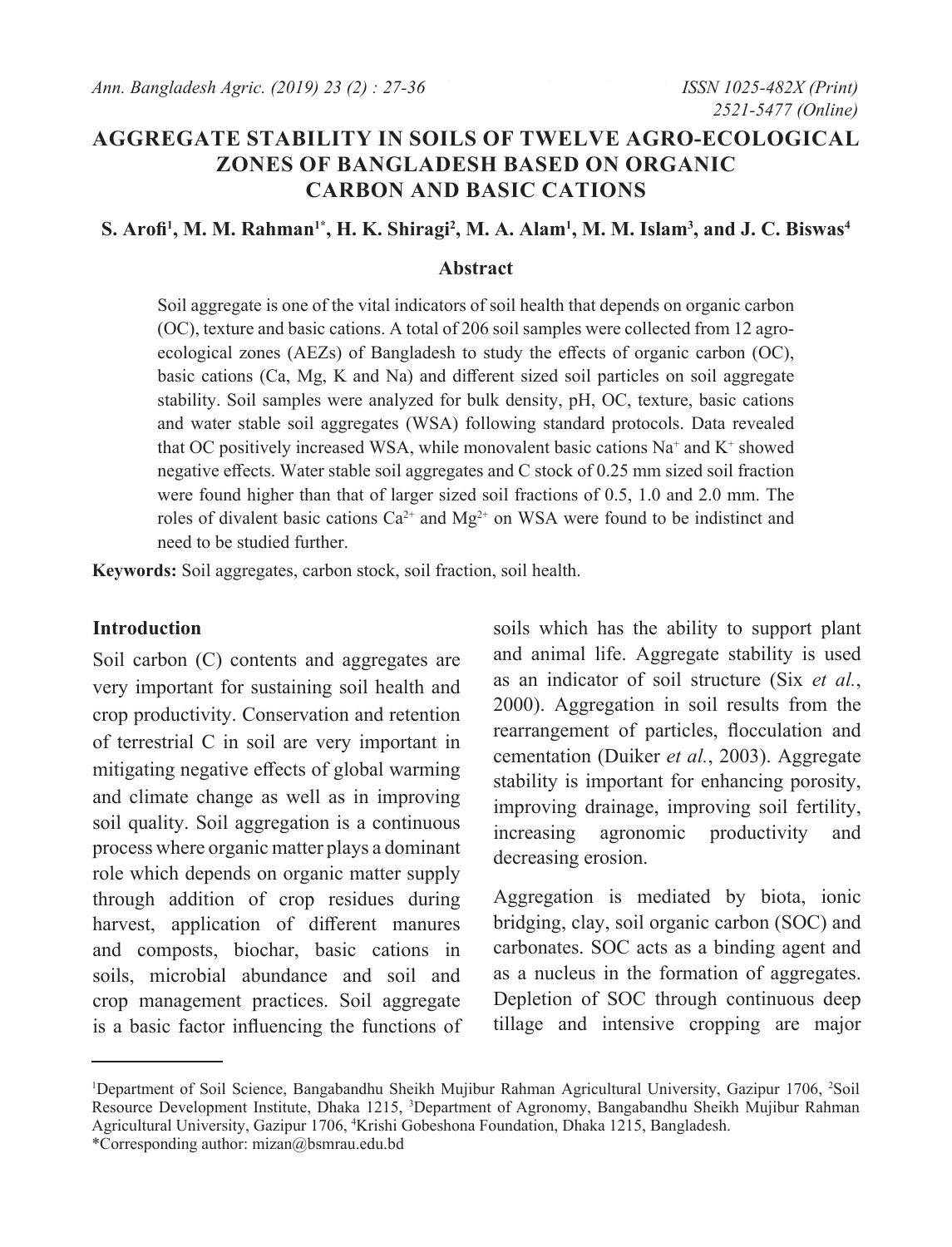causes of reduction of stable soil aggregates (Six *et al.*, 2002; Rahman, 2013). If soil disturbance through tillage reduces, the rate of SOC mineralization decreases and consequently SOC storage increases (Paustian *et al.*, 1997; Putte *et al.*, 2010; Schimel and Schaeffer, 2012). SOC storage in agricultural soils has the greatest potential to improve soil aggregates as well as soil health. Since the clay particles and organic matter act as glues to create aggregates, soils having high organic matter and clay can accumulate more C through sequestration and exhibit stronger soil aggregation. The OC content in soils of Bangladesh is low because of faster microbial decomposition of soil organic matter (SOM) mediated by high temperature and moisture and also as a consequence of application of little or no organic fertilizer to soils (BARC, 2018; Rahman, 2013). Moreover, crop production in Bangladesh solely depends on inorganic fertilizers where nitrogenous fertilizers especially urea alone contributes 55% of the total inorganic fertilizers, which also results in faster microbial decomposition of SOM (Alam *et al.*, 2019). Soil aggregate stability in the coastal saline zone is low since monovalent cations sodium  $(Na<sup>+</sup>)$  and potassium  $(K^+)$  have dispersive effects, while in the calcareous region soil aggregates stability is high due to divalent cations calcium  $(Ca^{2+})$  and magnesium  $(Mg^{2+})$  which have flocculation effects in soils (Rengasamy and Marchuk, 2011). Moreover, the coastal saline soils are high in divalent cation  $Mg^{2+}$ , which acts as a monovalent cation and has dispersing effect. In a study Roy *et al.* (2019) found that soil C positively related to the formation of soil aggregates. However, in general, studies on soil aggregates and

factors affecting soil aggregate formation in Bangladesh are rather scanty. Therefore, the present study was conducted to evaluate the effects of organic C, basic cations and different sized soil particles on the stability of soil aggregates in different agro-ecological zones (AEZs) of Bangladesh.

## **Materials and Methods**

#### **Study sites and soil sample collection**

The study was conducted using soil samples collected from 12 agro-ecological zones (AEZs) of Bangladesh viz., Old Himalayan Piedmont Plain (AEZ 1), Tista Meander Floodplain (AEZ 3), Karatoya-Bangali Floodplain (AEZ 4), Ganges Tidal Floodplain (AEZ 13), Old Meghna Estuarine Floodplain (AEZ 19), Northern and Eastern Piedmont Plain (AEZ 22), Chittagong Coastal Plain (AEZ 23), Level Barind Tract (AEZ 25), North-eastern Barind Tract (AEZ 27), Madhupur Tract (AEZ 28), Northern and Eastern Hills (AEZ 29) and Akhaura Terrace (AEZ 30). The numbers of collected soil samples of the mentioned AEZs were 10, 10, 12, 20, 7, 14, 15, 12, 10, 73, 16 and 7, respectively with a total of 206 soil samples. Soil samples (0–15cm) were collected from arable land during November to December in both 2017 and 2018 after harvesting of transplanted aman rice using core samplers to determine soil bulk density. A bulk sample from each sampling point was also collected to analyze other soil parameters. The soil samples were air dried, ground and sieved (2mm) and analyzed in the Laboratory of Soil Science Department, BSMRAU, Gazipur.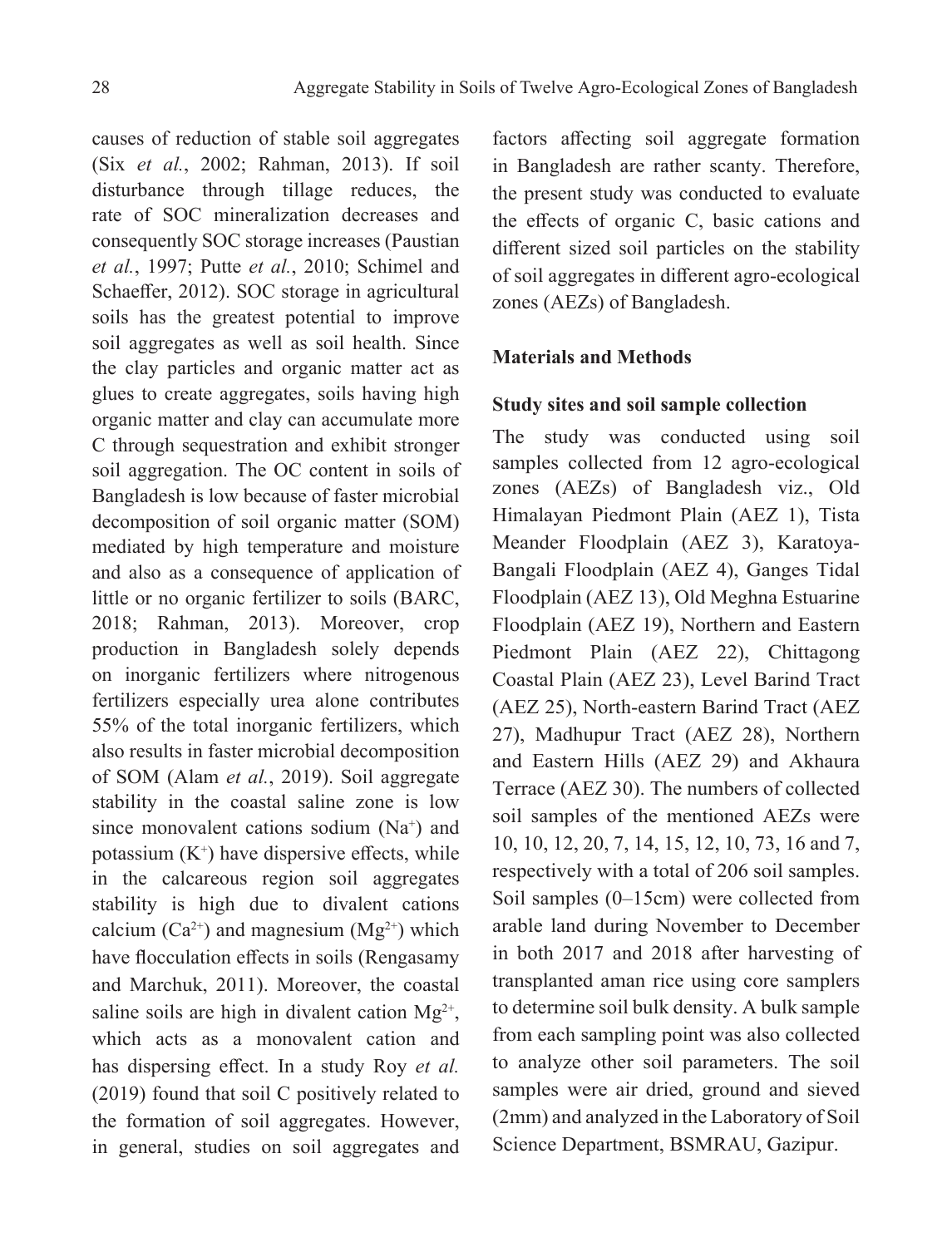## **Soil sample analysis**

The soil samples were analyzed for bulk density, texture, pH, organic C, Na, K, Ca, Mg and water stable soil aggregates. For aggregates, soil was sieved by four different sized sieves (2, 1, 0.5 and 0.25 mm) and water stable soil aggregates were determined by the wet sieving method. To determine aggregates, 10 g air dried soil sample was taken in 50 ml conical flask and the sample was kept overnight under water. The soaked soil samples were then transferred to sieves of respective sizes. Sieves with soil were taken to agitation rack placed under water in plastic box containing 15 L water and agitated 20 times per 40 seconds. Then sieves were kept in oven at 105 °C for 2 hours. After complete drying, weight of sieves with soil was recorded and again agitated in NaOH solution (1.6 g/L). Again sieves were dried in oven and weight of dried sample with sieve was recorded as mentioned above. Empty sieve weight was also recorded and calculation was done following (Castellanos-Navarrete *et al*., 2013). Soil texture was determined by the Bouyoucos hydrometer method as described by Gee and Baunder (1986). The collected core samples were oven dried at 105°C for 24 hours and bulk density was calculated (Rowell, 1994). Soil pH was measured by a glass electrode pH meter (Horiba model No. M-8L) using a soil: water ratio of 1:2.5 (Jackson, 1973). The basic cations (Na, K, Ca, and Mg) were determined by the ammonium acetate extraction method (Thomas, 1982) using an atomic absorption spectrophotometer and reading was taken at a 285.2 nm wavelength. Organic C was determined by the wet oxidation method (Walkley and Black, 1934). Sodium adsorption ratio (SAR), monovalent

cation adsorption ratio (MCAR) and cations ratio of soil structural stability (CROSS) were determined using procedures proposed by Rengasamy and Marchuk (2011). Soil C stock was calculated using the following equation (Rahman *et al.*, 2016).

Soil C stock (t ha<sup>-1</sup>) = Soil C %  $\times$  soil bulk density  $(g/cc) \times depth$  of soil (cm)

#### **Statistical data analysis**

The data collected on different parameters were subjected to statistical analysis (Gomez and Gomez, 1984). The Microsoft Excel and SPSS 20 software programs were used wherever appropriate to perform statistical analysis. Relationships among the parameters were established through correlation and regression analysis. Mean differences among the treatments were interpreted by using the least significant difference (LSD) test at 5% level of significance.

### **Results and Discussion**

## **Soil physical properties in different AEZs**

Bulk density (BD), texture and aggregate stability of soils of different AEZs are presented in Table 1. Soil BD insignificantly differed among different AEZs (p>0.05). The highest BD (1.45 g/cc) was recorded in soils of AEZ 27 and 29, while the lowest density  $(1.36 \text{ g/cc})$ was recorded in soils of AEZ 13. The data on soil BD of the 12 AEZs were found moderate  $(1.36-1.45 \text{ g/cc})$  which revealed that the soils are neither clayey nor sandy. Sand particle (2.00-0.05 mm) in the soil samples varied from 13.50 to 38.43%, where the highest sand content (38.43%) was recorded for soils of AEZ 29 and the lowest (13.50%) for soils of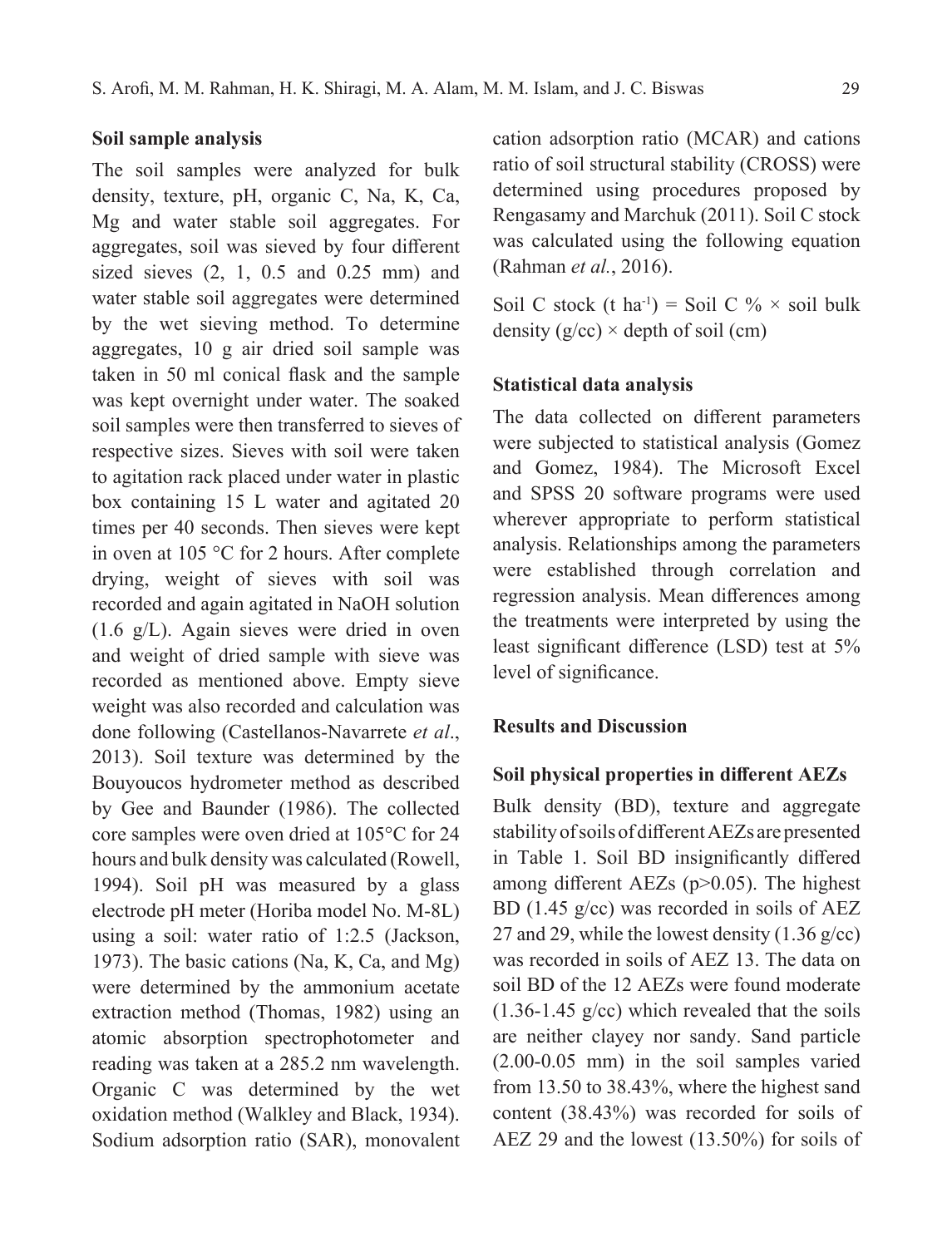| AEZ No.        | Soil physical properties (Mean $\pm$ S.E.) |                  |                  |                  |                  |  |  |
|----------------|--------------------------------------------|------------------|------------------|------------------|------------------|--|--|
|                | BD(g/cc)                                   | Sand $(\% )$     | Silt $(\%)$      | Clay $(\%)$      | TSA(%)           |  |  |
| $\mathbf{1}$   | $1.41 \pm 0.00$                            | $33.50 \pm 3.92$ | $40.00\pm4.83$   | $26.50 \pm 2.17$ | $42.54\pm 6.31$  |  |  |
| 3              | $1.42 \pm 0.01$                            | $29.16 \pm 2.99$ | $44.66\pm4.67$   | $26.33\pm 6.04$  | $41.47\pm4.26$   |  |  |
| $\overline{4}$ | $1.39 \pm 0.01$                            | $13.50 \pm 3.50$ | $59.50 \pm 2.50$ | $27.00 \pm 1.00$ | $38.44 \pm 2.36$ |  |  |
| 13             | $1.36\pm0.01$                              | $26.50 \pm 2.33$ | $36.40 \pm 2.87$ | $37.09\pm4.10$   | $26.48 \pm 1.57$ |  |  |
| 19             | $1.39 \pm 0.02$                            | $20.57 \pm 1.87$ | $54.42\pm1.52$   | $25.00\pm1.43$   | $43.85 \pm 2.88$ |  |  |
| 22             | $1.40 \pm 0.01$                            | $32.14 \pm 5.40$ | $37.64\pm3.45$   | $30.28\pm4.28$   | $50.47\pm0.87$   |  |  |
| 23             | $1.41 \pm 0.01$                            | $24.20\pm4.80$   | $49.00 \pm 1.51$ | $26.80\pm5.53$   | $46.16\pm2.86$   |  |  |
| 25             | $1.38 \pm 0.00$                            | $14.00 \pm 1.00$ | $53.50 \pm 1.50$ | $32.50 \pm 2.50$ | $49.90 \pm 0.04$ |  |  |
| 27             | $1.45 \pm 0.00$                            | $33.00 \pm 2.00$ | $46.00 \pm 2.00$ | $21.00\pm0.00$   | $48.99 \pm 1.77$ |  |  |
| 28             | $1.39 \pm 0.00$                            | $27.84\pm1.17$   | $34.06\pm0.77$   | $38.20 \pm 1.10$ | $41.74 \pm 1.36$ |  |  |
| 29             | $1.45 \pm 0.01$                            | $38.43 \pm 3.96$ | $39.18 \pm 3.51$ | $22.43\pm3.48$   | $48.42 \pm 1.60$ |  |  |
| 30             | $1.41 \pm 0.01$                            | $35.66 \pm 1.20$ | $38.33 \pm 0.88$ | $26.00 \pm 2.00$ | $53.95 \pm 1.92$ |  |  |
| $CV\%$         | 3.25                                       | 38.02            | 30.24            | 47.64            | 19.57            |  |  |

**Table 1. Physical characteristics of soil samples collected from different AEZs of Bangladesh**

 $BD = bulk density, TSA = total soil aggregates$ 

AEZ 4. Silt particles (0.05-0.002 mm) in the soil samples varied from 34.06-59.50%, where the highest (59.50%) was recorded for AEZ 4 and the lowest (34.06%) for soils of AEZ 28. Clay particles  $( $0.002 \text{ mm}$ )$  in the soil samples varied from 21-38.20%, where the highest clay content (38.20%) was recorded for AEZ 28 and the lowest clay content (21%) was for AEZ 27. The Soils of AEZ 1, 3, 23, 29 and 30 were of loamy texture, those of AEZ 4, 19 and 27 were silt loam and those of AEZ 22 and 28 were clay loam. Silty clay texture was found in AEZ 13 and silty clay loam texture in AEZ 25. Soil textures are good in the AEZ studied, because these were neither heavy nor light. So, it could be concluded that soils of the selective AEZs were good for crop production.

Total soil aggregates (TSA) varied from 26.48 to 53.95%, where the highest and lowest TSA were recorded in soils of AEZ 30 and 13, respectively. Aggregate stability in different AEZs followed the order AEZ 30>22> 25>27>29>23>19>1>28>3>4>13, where the values were 53.95, 50.47, 49.90, 48.99, 48.42, 46.16, 43.85, 42.54, 41.74, 41.47, 38.44 and 26.48%, respectively. The low TSA in the AEZ is due to high Na content in the Ganges Tidal Floodplain soil. To increase and maintain aggregate stability of soils, regular application of different organic materials (manures, compost, crop resides etc.) to crop fields are recommended which can enhance SOC as well as aggregate stability of soils. Organic C content in soils is low in Bangladesh because of improper land management and use of high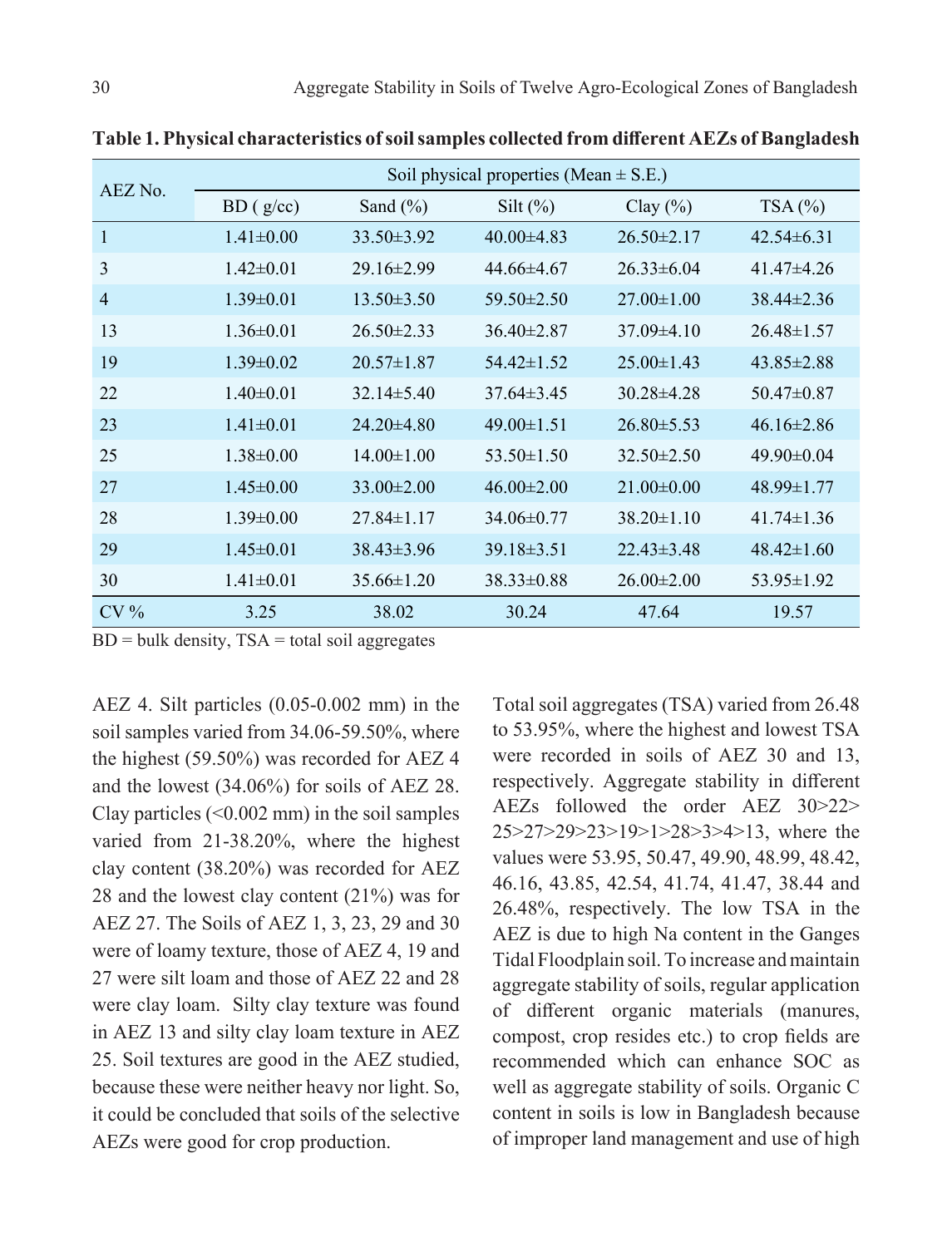rates of inorganic fertilizers, especially the N fertilizer urea, which stimulates microbial decomposition of organic matter the resultant effect being low soil aggregates.

## **Soils chemical properties**

Soil pH, organic C (OC), C stock (CS) and total N (TN) varied among different AEZs (Table 2). Soil pH value varied 4.96-7.65, which was strongly acidic to slightly alkaline. The highest pH (7.65) was recorded in soils of the AEZ 13 and the lowest (4.96) in AEZ 27. BARC (2018) ranked soils of AEZ 3, 22, 23, 27, 28 and 29 as strongly acidic, soils of AEZ 1, 19, 25 and 30 as slightly acidic and soils of AEZ 4 and 13 as slightly alkaline.

Soil pH governs most physical, chemical and biological processes in soils which in turn may affect formation of soil aggregates. Among the soil organic matter decomposer microbial communities, bacteria and fungi are dominant and bacteria prefer a neutral soil reaction, while fungi like acidic soils for their functions (Rousk *et al.*, 2009). Bacteria and fungi greatly influence soil aggregate formation. Six *et al.* (2002) reported several biological processes resulting in the formation of soil biological macro-aggregates which include the release of exudates from both bacteria and fungi which facilitate strong bonding among soil particles and help formation of aggregates. Also, fungal hyphae may encapsulate fine soil particles into aggregates.

| AEZ No.        | Chemical characteristics of soils (mean $\pm$ S.E.) |                 |                  |                 |  |
|----------------|-----------------------------------------------------|-----------------|------------------|-----------------|--|
|                | pH                                                  | OC(%)           | CS(t/ha)         | TN(%            |  |
| $\mathbf{1}$   | $5.70 \pm 0.28$                                     | $0.93 \pm 0.11$ | $19.75 \pm 2.44$ | $0.07 \pm 0.02$ |  |
| 3              | $5.44 \pm 0.24$                                     | $0.81 \pm 0.10$ | $17.25 \pm 2.13$ | $0.07 \pm 0.02$ |  |
| $\overline{4}$ | $7.44 \pm 0.38$                                     | $1.22 \pm 0.04$ | $25.46 \pm 0.76$ | $0.11 \pm 0.00$ |  |
| 13             | $7.65 \pm 0.14$                                     | $0.81 \pm 0.05$ | $16.73 \pm 1.04$ | $0.07 \pm 0.02$ |  |
| 19             | $5.82 \pm 0.22$                                     | $1.29 \pm 0.45$ | $25.95 \pm 8.26$ | $0.11 \pm 0.11$ |  |
| 22             | $5.18 \pm 0.17$                                     | $1.01 \pm 0.10$ | $21.27 \pm 2.04$ | $0.09 \pm 0.03$ |  |
| 23             | $5.47 \pm 0.26$                                     | $0.92 \pm 0.18$ | $19.60 \pm 3.79$ | $0.08 \pm 0.03$ |  |
| 25             | $6.29 \pm 0.38$                                     | $0.98 \pm 0.05$ | $20.48 \pm 1.13$ | $0.08 \pm 0.00$ |  |
| 27             | $4.96 \pm 0.38$                                     | $0.88 \pm 0.06$ | $19.22 \pm 1.41$ | $0.08 \pm 0.00$ |  |
| 28             | $5.33 \pm 0.04$                                     | $0.94 \pm 0.02$ | $19.54 \pm 0.43$ | $0.08 \pm 0.02$ |  |
| 29             | $5.22 \pm 0.16$                                     | $1.04 \pm 0.10$ | $22.76 \pm 2.13$ | $0.09 \pm 0.03$ |  |
| 30             | $6.15 \pm 0.32$                                     | $1.05 \pm 0.23$ | $22.31 \pm 4.86$ | $0.09 \pm 0.03$ |  |
| $CV\%$         | 8.44                                                | 43.67           | 39.35            | 40.81           |  |

**Table 2. Soil pH, organic C, C stock and N contents in different AEZs of Bangladesh**

 $OC = organic carbon, CS = carbon stock, TN = total nitrogen$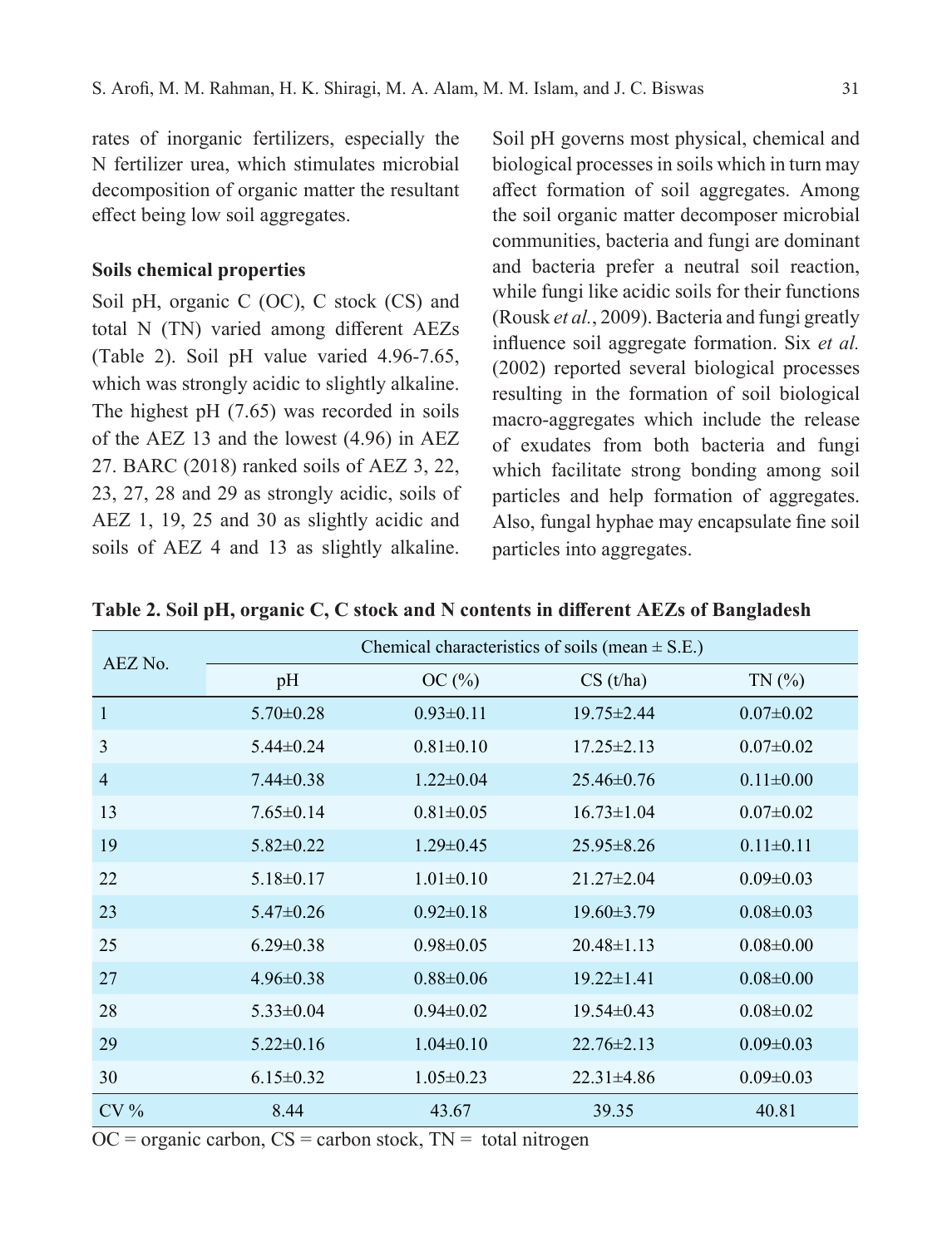Soil OC varied from 0.81-1.29% across AEZs (Table 2) studied. The highest OC was recorded for AEZ 19 and the lowest for AEZ 3 and 13. Soil OC content was found to be very low in all the AEZs. The lower OC content is the result of continuous intensive crop cultivation solely depending on inorganic fertilizers with little or no application of organic fertilizers (Rahman, 2013). Furthermore, high temperature and moisture in the tropical and subtropical countries like Bangladesh stimulate microbial decomposition of inherent and applied crop residues or organic fertilizers. Such conditions result in low OC as well as low N contents in soils. Organic C content in soil is one of the vital components that may largely regulate soil physical, chemical and biological properties and play a tremendous role in soil aggregate formation. Kumar *et al.* (2013) reported that plants and soil organic matter played a vital role in the formation of soil aggregates where the quantity of OM application and their quality especially C content govern the formation and stabilization of soil aggregates.

Roy *et al.* (2019) found that high organic C enhanced soil aggregate formation. Organic matter acts as a glue in binding soil particles together and makes soil aggregates stronger. Improvement in soil structure contributes to nutrient retention and as well as erosion control. As the OC content in soils of the selected AEZs of Bangladesh is low, the potential of aggregate formation is also low. Hence, regular application of organic materials whatever the sources is recommended to maintain soil health and productivity.

Four basic cations (Na, K, Ca, Mg) found in the soils of different AEZs under study

are presented in Table 3. The exchangeable  $Na<sup>+</sup>, K<sup>+</sup>, Ca<sup>+</sup> and Mg<sup>+</sup> contents in soils varied$ widely (Na<sup>+</sup> 0.05-1.54, K<sup>+</sup> 0.09-0.29, Ca<sup>+</sup> 1.98-21.21 and Mg<sup>+</sup> 0.51-2.64 cmol/kg). The highest exchangeable  $Na^+$ ,  $K^+$ ,  $Ca^+$  and  $Mg^+$ contents were found at AEZ 13, while the lowest amount of exchangeable Na<sup>+</sup> and K<sup>+</sup> were found in AEZ 1, and  $Ca^+$  and  $Mg^+$  in AEZ 30. The exchangeable Na<sup>+</sup> contents in all the AEZs were moderate, whereas  $K^+$  contents were very low. Islam (2008) reported that most of the soils of Bangladesh (75%) contained K below critical level and 17% below the optimum level. The Ca<sup>+</sup> contents were found to be optimum to high and Mg<sup>+</sup> were found to be at the optimum level in all the AEZs. Research findings revealed that monovalent cations like  $Na^+$  and  $K^+$  may have a dispersive effect in soils, while divalent cations  $Ca^{2+}$  and  $Mg^{2+}$  show flocculation effects (Rengasamy and Marchuk, 2011).

## **Aggregate stability in different soil particle fractions**

It was observed that the stability of soil aggregates increased with the decrease soil particle size with some exception (Fig. 1). Higher amounts of aggregates were found in 0.25 mm sized soil samples. The trend of aggregate stability of different sized soil samples under different AEZs followed the order 0.25> 0.50> 1>2mm. Soil aggregates in 0.25 mm sized soil samples varied from 115 to 200 g/kg, with the lowest in AEZ 13 and the highest in AEZ 4. Aggregates stability in 2 mm sized soil sampled varied from 46 to 143 g/kg, with the lowest in AEZ 13 and the highest in AEZ 25. Roy *et al.* (2019) found that smaller sized soil particles contributed to a higher degree of aggregate stability. Soil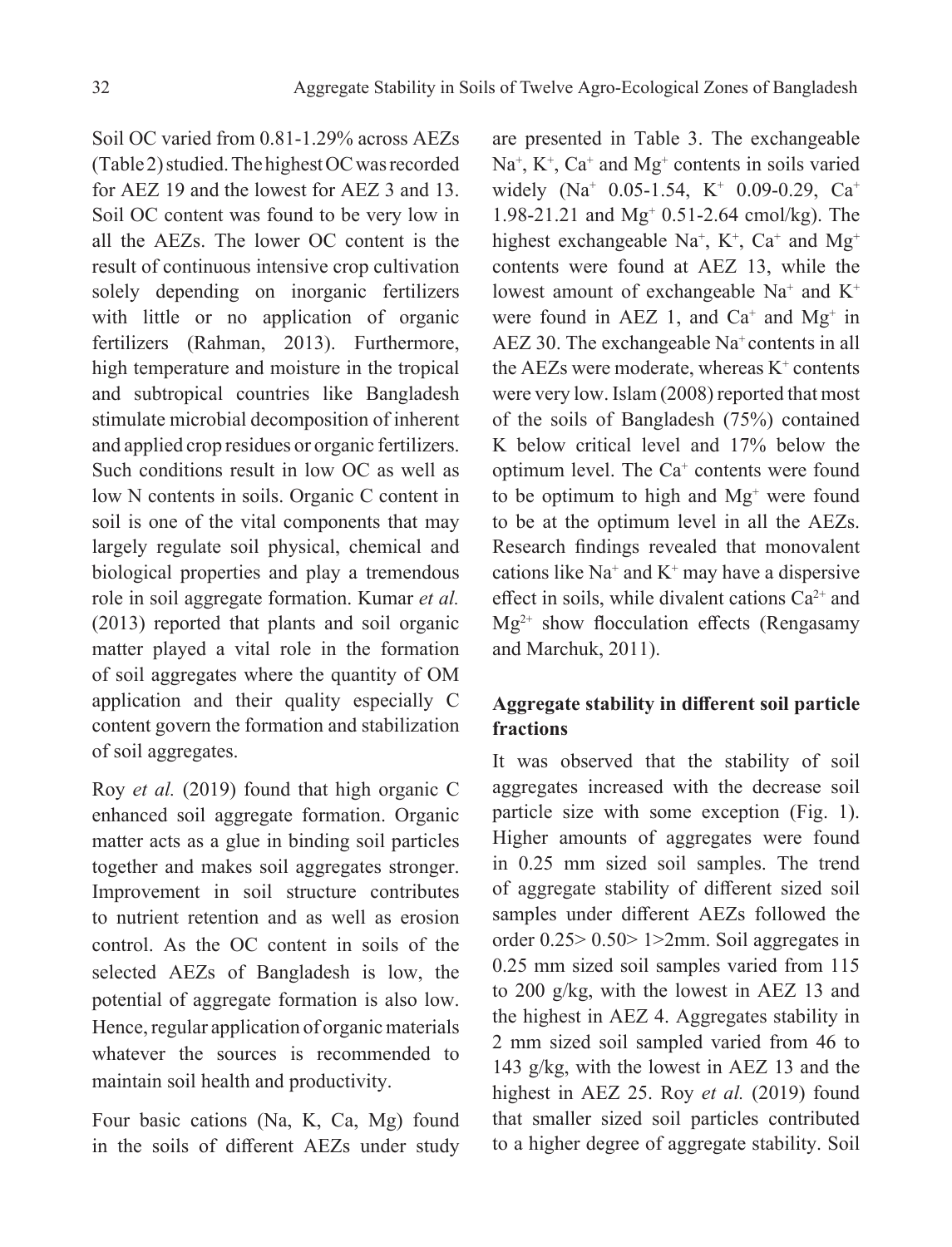| AEZ No.        | Basic cations in soils (c-mol/kg) (Mean $\pm$ S.E.) |                 |                  |                 |  |
|----------------|-----------------------------------------------------|-----------------|------------------|-----------------|--|
|                | $Na+$                                               | $K^+$           | $Ca^{2+}$        | $Mg^{2+}$       |  |
| $\mathbf{1}$   | $0.05 \pm 0.01$                                     | $0.09 \pm 0.00$ | $3.07 \pm 0.81$  | $1.34 \pm 0.06$ |  |
| 3              | $0.09 \pm 0.01$                                     | $0.11 \pm 0.02$ | $2.91 \pm 0.30$  | $1.15 \pm 0.10$ |  |
| $\overline{4}$ | $0.11 \pm 0.00$                                     | $0.13 \pm 0.01$ | $6.36 \pm 1.20$  | $1.55 \pm 0.10$ |  |
| 13             | $1.54 \pm 0.16$                                     | $0.29 \pm 0.01$ | $21.21 \pm 1.60$ | $2.64 \pm 0.20$ |  |
| 19             | $0.75 \pm 0.26$                                     | $0.11 \pm 0.01$ | $5.12 \pm 0.37$  | $1.48 \pm 0.37$ |  |
| 22             | $0.21 \pm 0.02$                                     | $0.16 \pm 0.01$ | $3.74 \pm 0.57$  | $1.18 \pm 0.19$ |  |
| 23             | $0.54 \pm 0.12$                                     | $0.14 \pm 0.01$ | $4.87 \pm 0.76$  | $1.43 \pm 0.35$ |  |
| 25             | $0.20 \pm 0.01$                                     | $0.12\pm0.02$   | $3.05 \pm 0.62$  | $1.00 \pm 0.19$ |  |
| 27             | $0.19 \pm 0.01$                                     | $0.10 \pm 0.02$ | $2.76\pm0.11$    | $1.90 \pm 0.30$ |  |
| 28             | $0.29 \pm 0.02$                                     | $0.13 \pm 0.00$ | $6.50 \pm 0.51$  | $1.64 \pm 0.07$ |  |
| 29             | $0.21 \pm 0.05$                                     | $0.18 \pm 0.04$ | $2.80 \pm 0.44$  | $0.91 \pm 0.14$ |  |
| 30             | $0.07 \pm 0.01$                                     | $0.22 \pm 0.03$ | $1.98 \pm 0.52$  | $0.51 \pm 0.07$ |  |
| $CV\%$         | 59.39                                               | 44.11           | 33.24            | 40.95           |  |

**Table 3. Basic cations in soils of different AEZs of Bangladesh**



**Fig. 1. Water stable soil aggregates of different soil particle size fractions in different AEZs of Bangladesh (AS = aggregate stability).**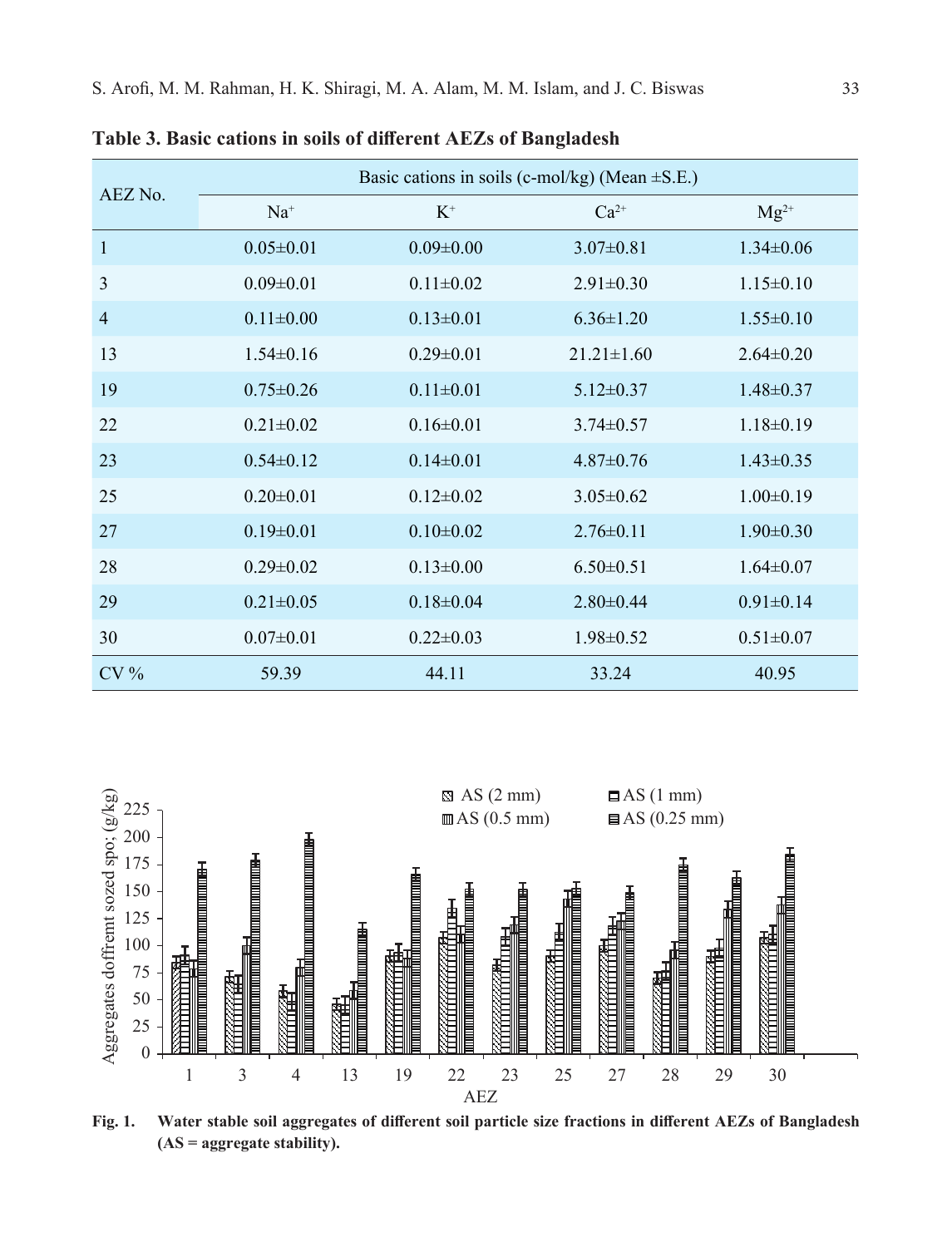and crop management practices may affect and breakdown larger aggregates, while the smaller aggregates may exist in high percentage (Simansky, 2013). Aggregate size distribution and its stability can change considerably because of tillage method (Singh *et al.*, 2014; Beare *et al.*, 1994). Lands usage and management (cropping systems) are important factors influencing soil aggregates size distribution and stability (Lebron *et al.*, 2002).

Among the 12 AEZs in the present study, the lowest amount of water stable soil aggregates was found in AEZ 13 i.e. in the Ganges Tidal Floodplain. Because of higher concentration of  $Na<sup>+</sup>$  in the soils of AEZ 13, soil aggregates dispersed and hence the lower soil aggregate content.

## **Effects of monovalent and divalent basic cations on soil aggregates stability**

The monovalent basic cations  $Na^+$  and  $K^+$  showed negative relation with soil aggregates (Fig. 2). Decreasing the amount of  $Na<sup>+</sup>$  in soil was found to be increasing soil aggregates. Similar results were also found in case of  $K^+$  content and aggregate stability of soils. Since  $Na^+$  and  $K^+$ disperse clay particles, they hinder aggregation

of soil and negatively affect soil structure. Sodium and  $K^+$  can cause clay dispersion and swelling which result in the degradation of soil aggregates (Rengasamy *et al.*, 2016).

The divalent basic cations  $Ca^+$  and  $Mg^+$  also showed negative relation with soil aggregates (Fig. 3). Data indicated that  $Ca^{2+}$  and  $Mg^{2+}$ increased soil aggregates. Correlation matrices of different ratios of basic cations like SAR, MCAR and CROSS with aggregates also showed negative relations (Table 4.4). Although, divalent cations  $Ca^{2+}$ and  $Mg^{2+}$  are known as flocculating agents (Rengasamy and Marchuk, 2011), they showed dispersion effect in the current study. Contradictions exist in case of  $Ca^{2+}$  and  $Mg^{2+}$ on their capability either as flocculating and / or dispersing agents in soil systems. Curtin *et al.* (1994) and Keren (1991) reported that  $Mg^{2+}$  enhances dispersion of soil aggregates in many cases; however, the efficacy of  $Ca<sup>+</sup>$ as a flocculating agent is documented in many cases. The diameter of a hydrated  $Ca^{2+}$ ion is slightly less than that of  $Mg^{2+}$  ion and therefore,  $Ca^{2+}$  adsorbs more strongly on clay surface (Gardner, 2003). Furthermore, higher mobility and abundance of  $Mg^{2+}$  ion in



Fig. 2. Relationship between Na<sup>+</sup> and K<sup>+</sup> with total soil aggregates (TSA).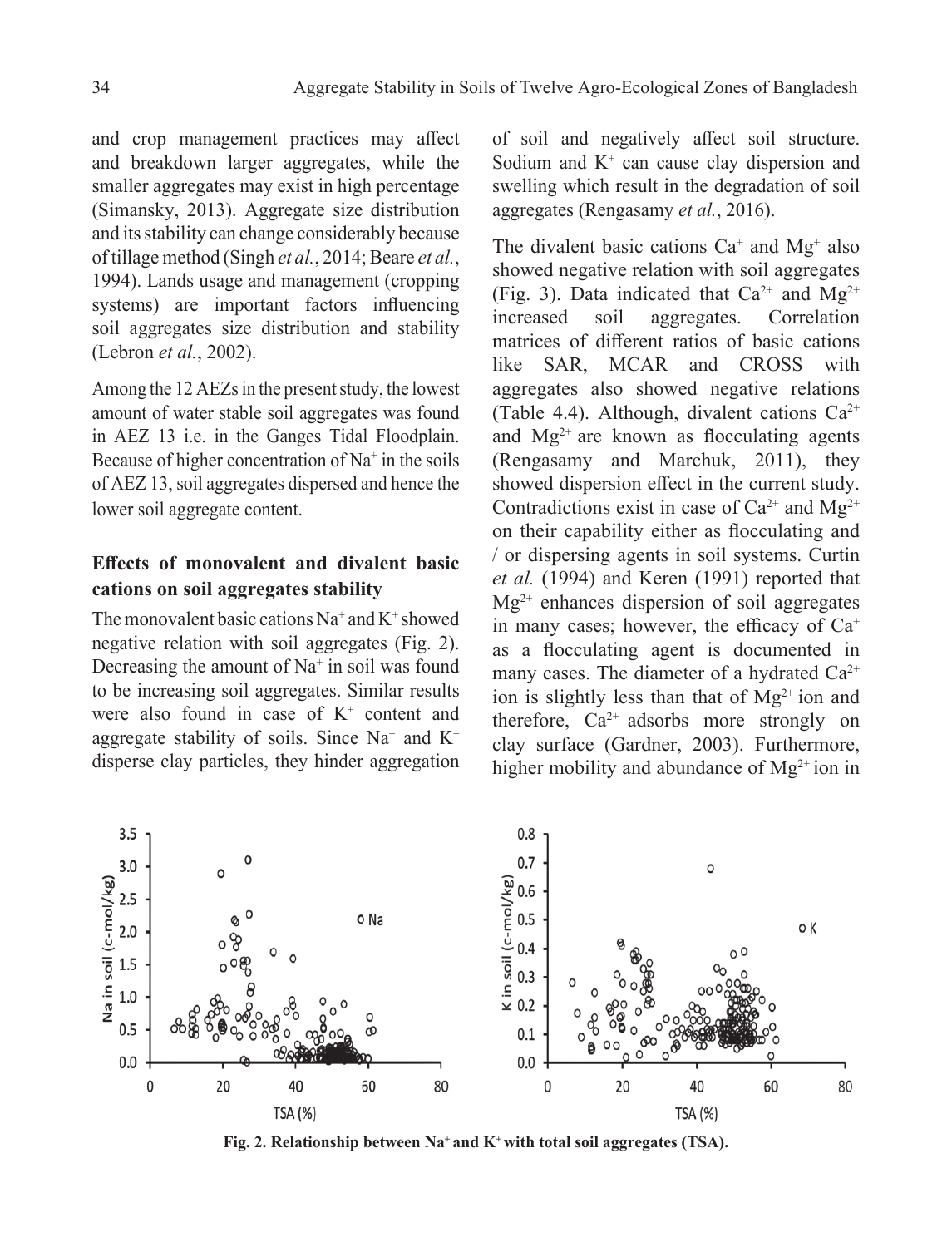

Fig. 3. Relationship between  $Ca^{2+}$  and  $Mg^{2+}$  with total soil aggregates (TSA).

soils attributes weaker formation of organomineral bonding and thus contributes to less aggregated soils (Gransee and Fuhrs, 2013).

## **Conclusions**

Soil organic C content was found to have positive and monovalent basic cations have negative effects on aggregate stability of soil, while divalent basic cations played indistinct roles which need to be studied further. Aggregate stability and C stock in the 0.25 mm sized soil fraction were higher than those in larger sized soil fractions.

## **Acknowledgements**

The study was funded by Research Management Wing (RMW) of Bangabandhu Sheikh Mujibur Rahman Agricultural University, Gazipur 1706, Bangladesh.

#### **References**

Alam, M. A., M. M. Rahman, J. C. Biswas, S. Akhter, M. Maniruzzaman, A. K. Choudhury, A. B. M. S Jahan, M. M. U. Miah, R. Sen, M. Z. U. Kamal, M. A. Mannan, M. H. K. Shiragi, W. Kabir and N. Kalra. 2019. Nitrogen transformation and carbon sequestration in wetland paddy

field of Bangladesh. *Paddy Water Environ.*  17(4): 677-688.

- BARC. 2018. Fertilizer Recommendation Guide. Bangladesh Agricultural Research Council, Farmgate, Dhaka 1215, Bangladesh.
- Beare, M. H., P. F. Hendrix and D. C. Coleman. 1994. Water-stable aggregates and organic matter fractions in conventional-and notillage soils. *Soil Sci. Soc. Am. J.* 58(3): 777-786.
- Castellanos-Navarrete, A., A. Chocobar, R. A. Cox, S. Fonteyne, B. Govaerts, N. Jespers and N. Verhulst. 2013. Soil aggregate stability by wet sieving: A practical guide for comparing crop management practices. International Maize and Wheat Improvement Center, Spain, 1-4.
- Curtin, D., H. Steppuhn and F. Selles. 1994. Clay dispersion in relation to sodicity, electrolyte concentration, and mechanical effects. *Soil Sci. Soc. Am. J.* 58(3): 955-962.
- Duiker, S. W., F. E. Rhoton, J. Torrent, N. E. Smeck and R. Lal. 2003. Iron (hydro) oxide crystallinity effects on soil aggregation. *Soil Sci. Soc. Am. J.* 67(2): 606-611.
- Gardner, R. C. 2003. Genes for magnesium transport. *Curr. Opin. Plant Biol*. 6: 263- 267.
- Gransee, A. and H. Fuhrs. 2013. Magnesium mobility in soils as a challenge for soil and plant analysis, magnesium fertilization and root uptake under adverse growth conditions. *Plant Soil.* 368: 5-21.